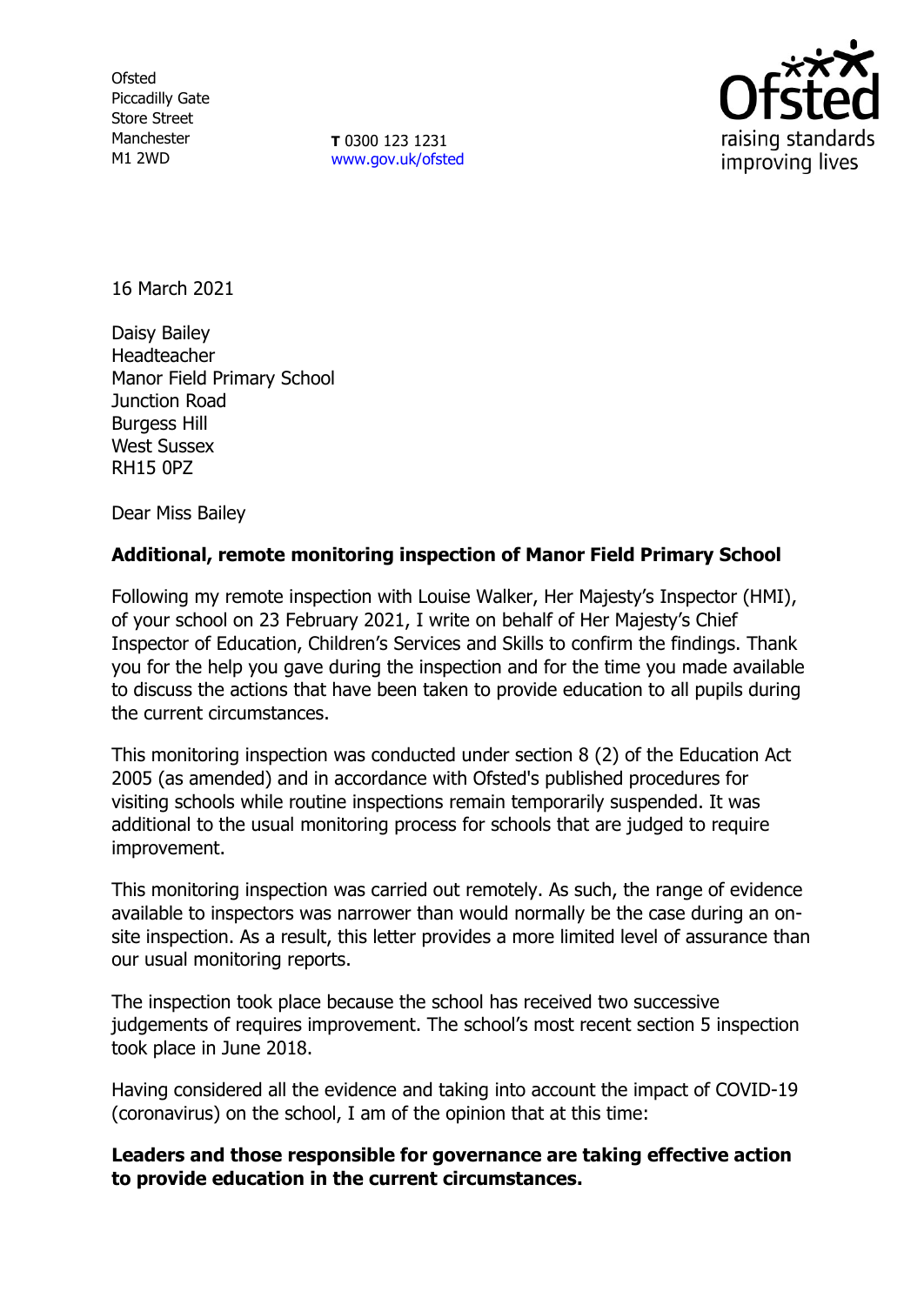

Leaders and those responsible for governance should take further action to:

- strengthen governors' monitoring of the quality of the curriculum, especially in foundation subjects
- qain a comprehensive understanding of pupils' strengths and weaknesses in reading and use this to ensure that the subsequent curriculum meets pupils' needs effectively.

# **Context**

- Since the last monitoring inspection in February 2020, the early years leader has left the school and a new one has taken up post. Four teachers have left and three have joined. Two governors have left and been replaced.
- Two fifths of pupils had to be educated at home at different points in the autumn term. This included several groups of pupils in 'bubbles' in Reception Year and Years 1, 4, 5 and 6. The whole school closed for the final week of the autumn term due to a significant outbreak of COVID-19 among staff and pupils.
- A third of pupils were being educated on site at the time of this inspection. This included a third of the vulnerable pupils at the school and two thirds of pupils with special educational needs and/or disabilities (SEND) who have education, health and care plans.

# **Main findings**

- $\blacksquare$  Leaders work hard to make sure that pupils keep learning as much as they can during the current circumstances. Leaders are rightly ambitious to ensure pupils will not miss out on learning any new key knowledge. They have identified carefully those pupils who are educated in school. Equally, they have put considerable thought into how best to teach pupils working at home. Leaders constantly seek to make improvements to how this happens. Governors keep an overview of the education the school provides, checking the effectiveness of leaders' actions to deliver it.
- Leaders have minimised disruptions to the existing curriculum. Whether learning on site or at home, pupils continue to study the full, usual range of subjects. Specialist teaching of subjects such as dance, music and modern foreign languages remains in place. Leaders have made some well-judged adjustments in some subjects, for example in physical education and personal, social, health and economic education.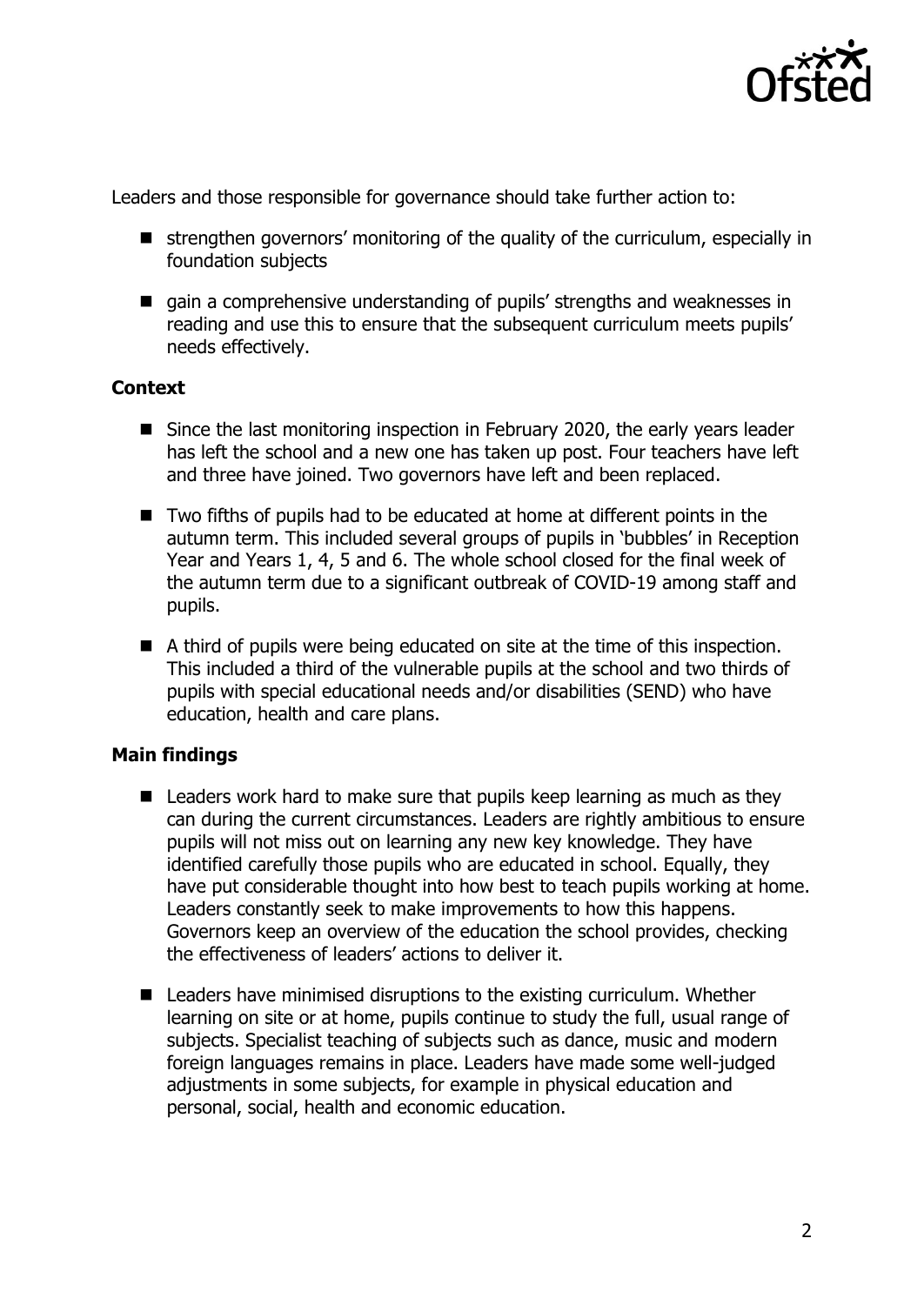

- Developing pupils' spiritual, moral, social and cultural understanding remains a priority. An emphasis on pupils' personal development and well-being is threaded through the curriculum.
- **Pupils attending school on site, many of whom are vulnerable pupils or those** with SEND, benefit in a range of ways. Pupils enjoy being taught in small groups because staff are able to give them very focused support. Pupils get one-to-one help from adults when they need it. Teachers set work that aims to meet individual pupils' needs. Pupils also receive additional specialist support when relevant, for example from speech and language therapists.
- Teachers aim to make learning at home as much like being in school as possible. Pupils have regular contact with teachers and work is structured well across each day and week. Strong partnerships with parents are a clear priority. Teachers check pupils' work, providing advice about how to improve. Teachers maintain high expectations of the quality of pupils' work and follow up any issues quickly.
- Leaders have made sure strong provision for reading is in place. Teachers follow the usual reading curriculum. Pupils working in school appreciate the extra help and teaching they receive. Leaders have adapted the reading curriculum carefully and thoughtfully so that pupils working at home can keep on track, providing additional resources for parents and pupils.
- Teachers know much about pupils' progress in reading. Leaders recognise this is not a complete picture, however. They know that having a full understanding of pupils' strengths and weaknesses is a priority so that future teaching meets pupils' needs effectively.
- Governors challenge leaders effectively about the right things. They monitor appropriate aspects of the school's work in a systematic way. This has been particularly important in order to support leaders during the past year.
- Governors are rightly focused on how well the school serves its pupils, in terms of keeping them safe, supporting their well-being and, crucially, the quality of their education. For example, governors check how well pupils are achieving in reading, writing and mathematics, holding leaders to account. However, governors' checks on the quality of the curriculum in other subjects are not yet as thorough.
- Leaders have been determined to keep improving the school despite the challenges of the past year, including some very significant ones last term. The local authority has monitored this progress regularly, recognising leaders' impact. A national leader of education provides useful support, for example in developing subject leaders' effectiveness. Leaders have valued participating in a research-based project aimed at improving disadvantaged pupils' achievement, made possible by funding from the local authority.